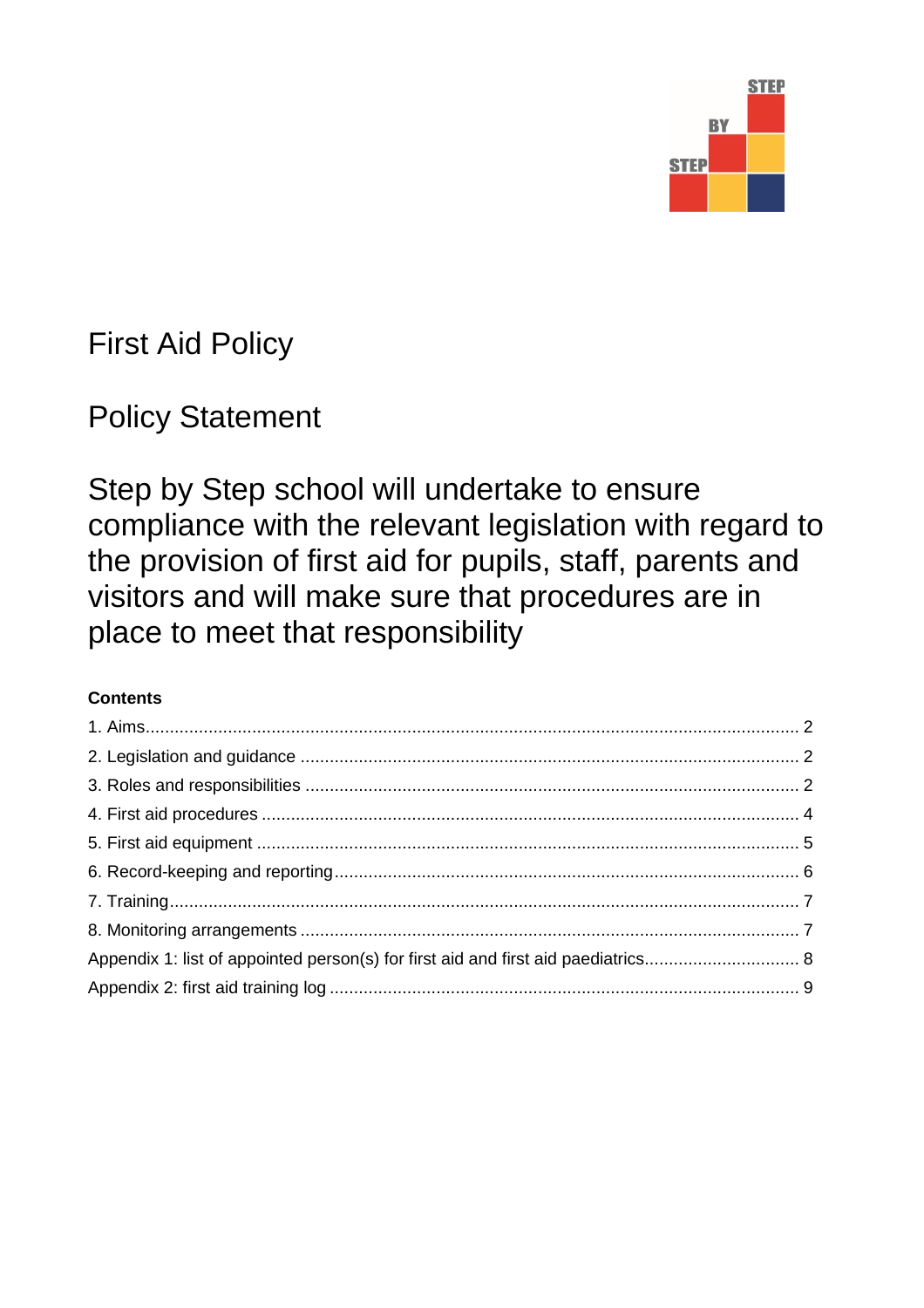# **1. Aims**

The aims of our first aid policy are to:

- Ensure the health and safety of all staff, pupils and visitors
- Ensure that staff and governors are aware of their responsibilities with regards to health and safety and first aid
- Provide a framework for responding to an incident and recording and reporting the outcomes

# **2. Legislation and guidance**

This policy is based on advice from the Department for Education on [first aid in schools](https://www.gov.uk/government/publications/first-aid-in-schools) and health [and safety in schools,](https://www.gov.uk/government/publications/health-and-safety-advice-for-schools) and the following legislation:

- [The Health and Safety \(First Aid\) Regulations 1981,](http://www.legislation.gov.uk/uksi/1981/917/regulation/3/made) which state that employers must provide adequate and appropriate equipment and facilities to enable first aid to be administered to employees and qualified first aid personnel
- [The Management of Health and Safety at Work Regulations 1992,](http://www.legislation.gov.uk/uksi/1992/2051/regulation/3/made) which require employers to make an assessment of the risks to the health and safety of their employees
- [The Management of Health and Safety at Work Regulations 1999,](http://www.legislation.gov.uk/uksi/1999/3242/contents/made) which require employers to carry out risk assessments, make arrangements to implement necessary measures, and arrange for appropriate information and training
- [The Reporting of Injuries, Diseases and Dangerous Occurrences Regulations](http://www.legislation.gov.uk/uksi/2013/1471/schedule/1/paragraph/1/made) (RIDDOR) [2013,](http://www.legislation.gov.uk/uksi/2013/1471/schedule/1/paragraph/1/made) which state that some accidents must be reported to the Health and Safety Executive (HSE), and set out the timeframe for this and how long records of such accidents must be kept
- [Social Security \(Claims and Payments\) Regulations 1979,](http://www.legislation.gov.uk/uksi/1979/628) which set out rules on the retention of accident records
- The Education [\(Independent School Standards\) Regulations 2014,](http://www.legislation.gov.uk/uksi/2014/3283/schedule/made) which require that suitable space is provided to cater for the medical and therapy needs of pupils

# **3. Roles and responsibilities**

# **3.1 Appointed person(s) and first aiders**

The school's appointed person is the Administration Officer. They are responsible for:

- Taking charge of the administration when someone is injured or becomes ill
- Ensuring the nominated Support Assistant has made sure that there is adequate supplies of medical materials in first aid kits, and replenishing the contents of these kits and removing items that are no longer in date
- Ensuring that an ambulance or other professional medical help is summoned when appropriate

First aiders are trained and qualified to carry out the role (see section 7) and are responsible for:

- Acting as first responders to any incidents; they will assess the situation where there is an injured or ill person, and provide immediate and appropriate treatment
- Sending pupils home to recover, where necessary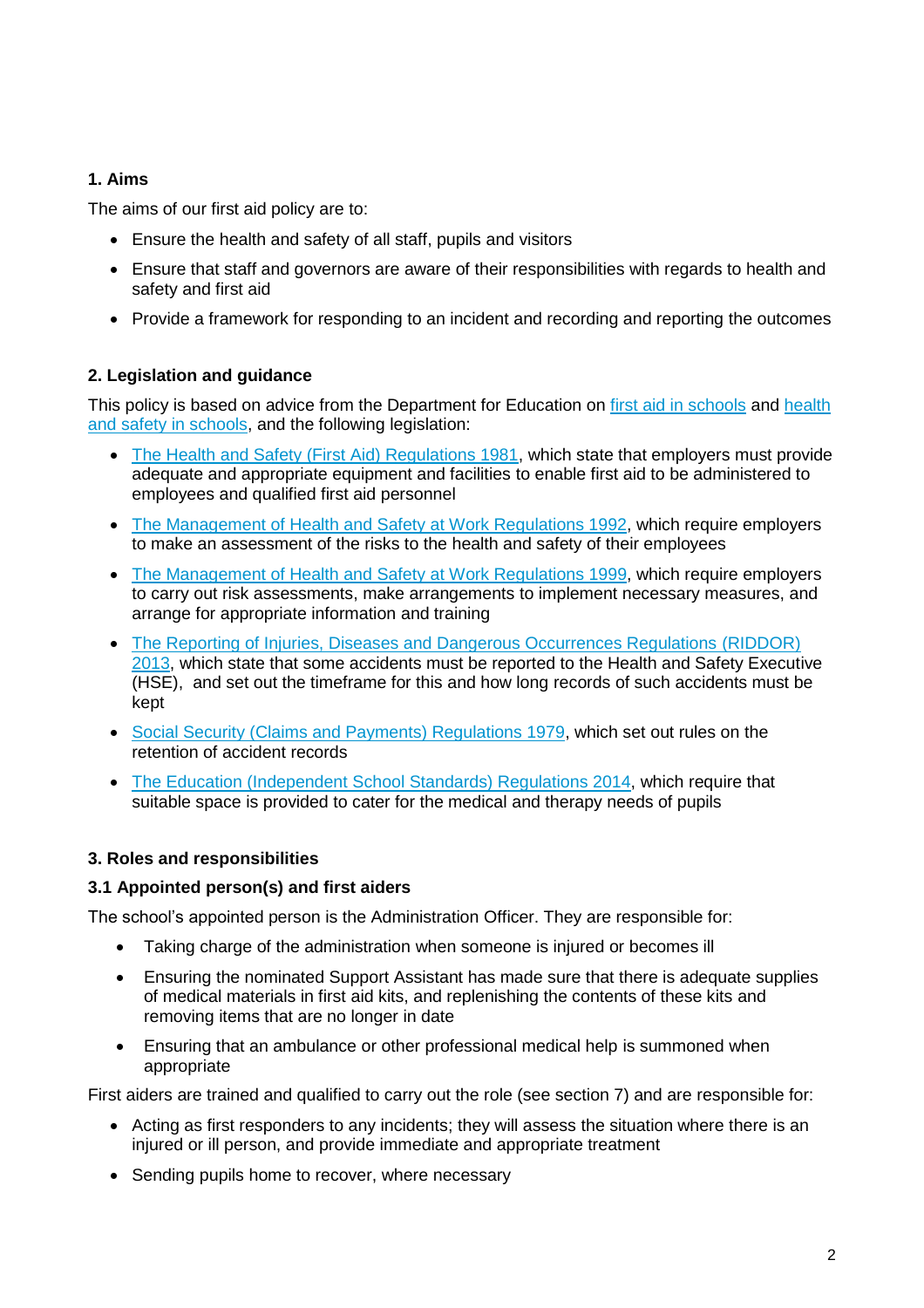- Completing an accident slip on School Pod on the same day, or as soon as is reasonably practicable, after an incident
- Keeping their contact details up to date

Our school's chief first aider is Clare Eastwood. At the time of this policy review and ratification, the school does not have any Early Years pupils but we have Sophie Hewett, Caroline Clark and Amy Roswell trained as Paediatric First Aiders.

# **3.2 The governing board**

The governing board has ultimate responsibility for first aid and health and safety matters in the school, but delegates operational matters and day-to-day tasks to the Headteacher and staff members.

#### **3.4 The Headteacher**

The Headteacher is responsible for the implementation of this policy, but delegates this to the School Business Manager on a day-to-day basis including:

- Ensuring that an appropriate number of appointed persons and/or trained first aid personnel are present in the school at all times
- Ensuring that first aiders have an appropriate qualification, keep training up to date and remain competent to perform their role
- Ensuring all staff are aware of first aid procedures
- Ensuring appropriate risk assessments are completed and appropriate measures are put in place
- Undertaking, or ensuring that managers undertake, risk assessments, as appropriate, and that appropriate measures are put in place
- Ensuring that adequate space is available for catering to the medical needs of pupils
- Reporting specified incidents to the HSE when necessary (see section 6)

#### **3.5 Staff**

School staff are responsible for:

- Ensuring they have completed their First Aid Essentials training on Educare at induction
- Follow first aid procedures
- Ensuring they know who the first aiders in school are
- Completing accident/incident reports (on SchoolPod & ethics data sheet) for all incidents they attend to where a first aider/appointed person is not called
- Informing the chief first aider (CE) or their manager of any specific health conditions or first aid needs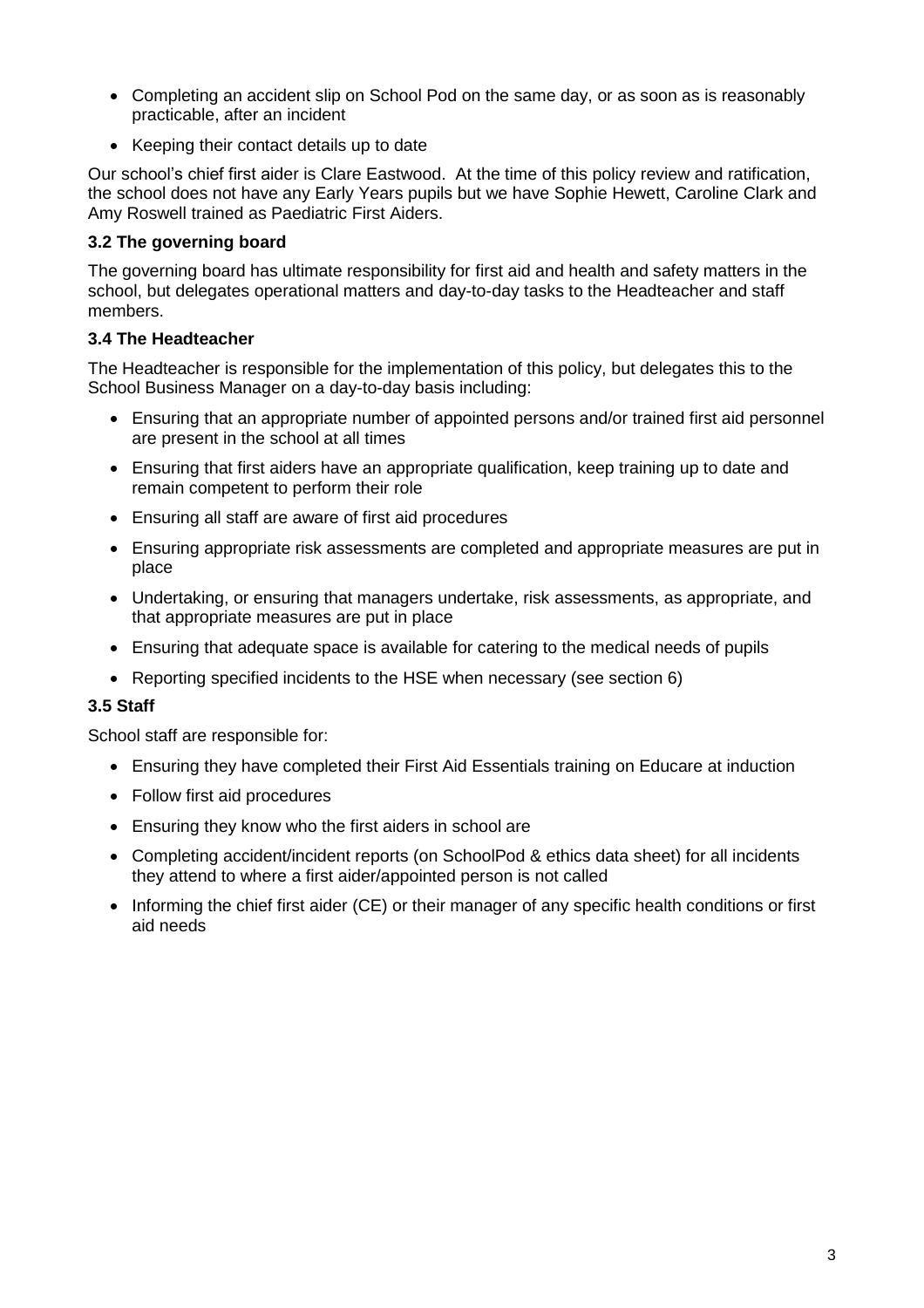#### **4. First aid procedures**

#### **4.1 In-school procedures**

Different types of incidents - an incident could be any situation where a person may require first aid. Incidents can range from someone having a nosebleed, a sprain or strain to a more serious burn or knife cut, right through to someone having a stroke, heart attack or being hit by a car in a collision. Whatever has happened, staff should always remember that their own safety comes first, and that under no circumstances should they put themselves at risk.

#### **Categories of incidents:**

#### **Life threatening:**

Is it life threatening or do you consider it to be? Road accidents, choking, heart attacks, strokes, shock; for example, severe bleeding/blood loss, crush injuries, and stab wounds would fall into this category.

#### **Serious to life threatening**:

These are serious incidents and could include burns and scalds, falls that could result in broken bones and deeper knife cuts.

#### **Non-urgent**

These are non-urgent, day-to-day incidents that befall most of us at some time. Think of insect bites, nose bleeds, pinching resulting in bruising, bites from pupils, scratching, sunburn.

#### **Ethics data categories**

In addition to the first Aid categories the school will also capture accidents/incidents via our Ethics data sheet for the following categories:

- **Accident**: An event that happens by chance or without apparent or deliberate cause
- **Incident:** Injuries caused by another person or by a situation that is not accidental
- **Severe**:Requires hospital treatment either at the time or subsequently
- **Significant**: First Aid needed

In the event of an accident resulting in injury:

- The closest member of staff present will assess the seriousness of the injury and seek the assistance of a qualified first aider, if appropriate, who will provide the required first aid treatment
- The first aider, if called, will assess the injury and decide if further assistance is needed from a colleague or the emergency services. They will remain on scene until help arrives
- The first aider will also decide whether the injured person should be moved or placed in a recovery position
- If the first aider or paediatric trained first aider judges that a pupil is too unwell to remain in school, parents will be contacted and asked to collect their child.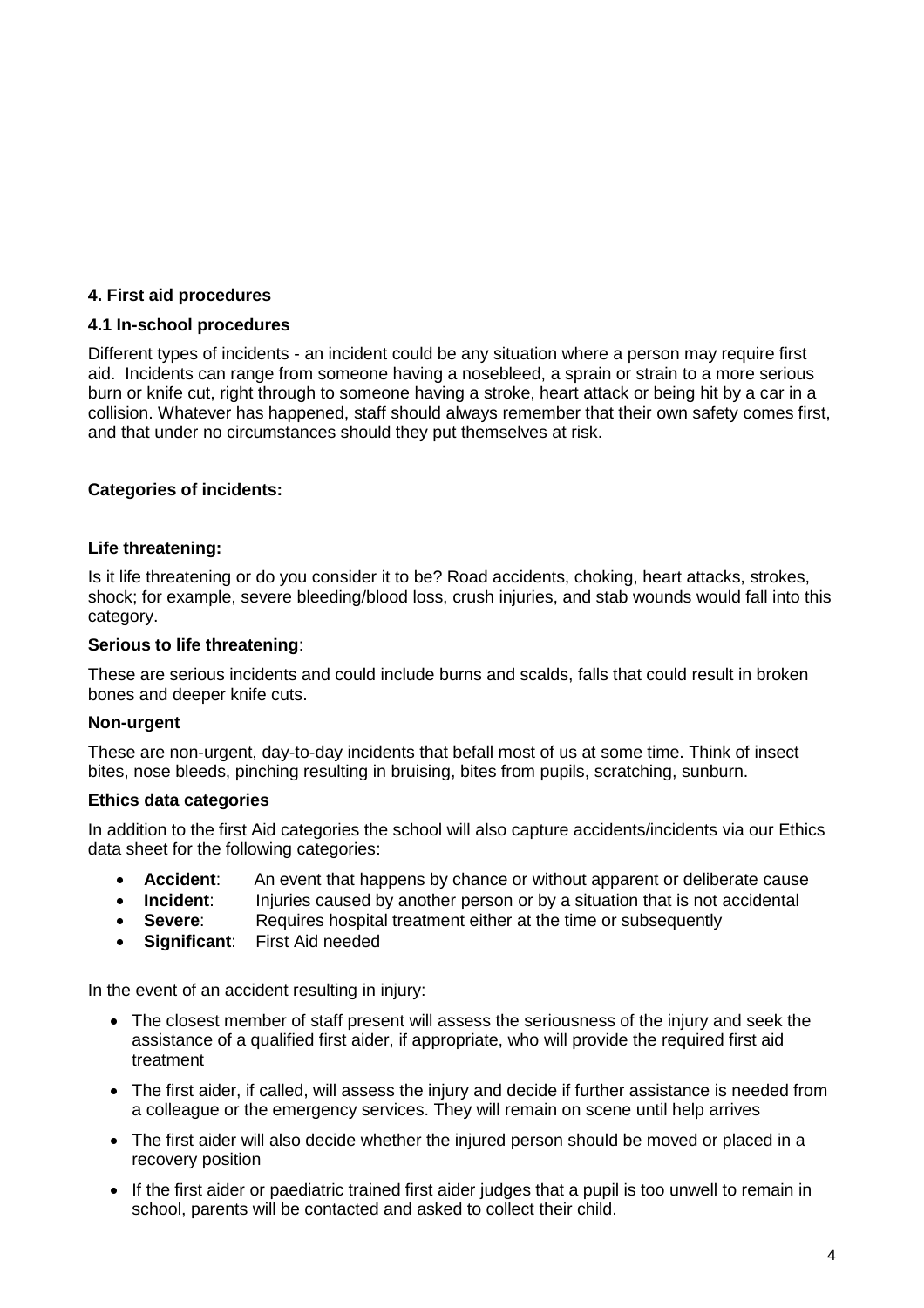- If emergency services are called, the Administration Officer will contact parents immediately
- The relevant member of staff will complete an accident report form on SchoolPod on the same day, or as soon as is reasonably practical after an incident resulting in an injury

#### **4.2 Off-site procedures**

When taking pupils off the school premises, staff will ensure they always have the following:

- A school mobile phone
- A portable first aid kit
- Information about the specific medical needs of pupils
- Parents' contact details

Risk assessments will be completed by the relevant individual prior to any educational visit that necessitates taking pupils off school premises.

All staff attending an offsite trip must sign to say they have read the risk assessment.

All staff attending an offsite trip must have completed their First Aid Essential training on Educare.

#### **5. First aid equipment**

A typical first aid kit in our school will include the following:

- A leaflet with general first aid advice
- Regular and large bandages
- Eye pad bandages
- Triangular bandages
- Adhesive tape
- Safety pins
- Disposable gloves
- Antiseptic wipes
- Plasters of assorted sizes
- Scissors
- Cold compresses
- Burns dressings

No medication is kept in first aid kits.

First aid kits are stored in:

#### **Jo's Barn**

- The barn kitchen
- Both classrooms
- The mezzanine

#### **Curriculum room**

• The main classroom cupboard

#### **Meeting room/resource room**

• The first aid box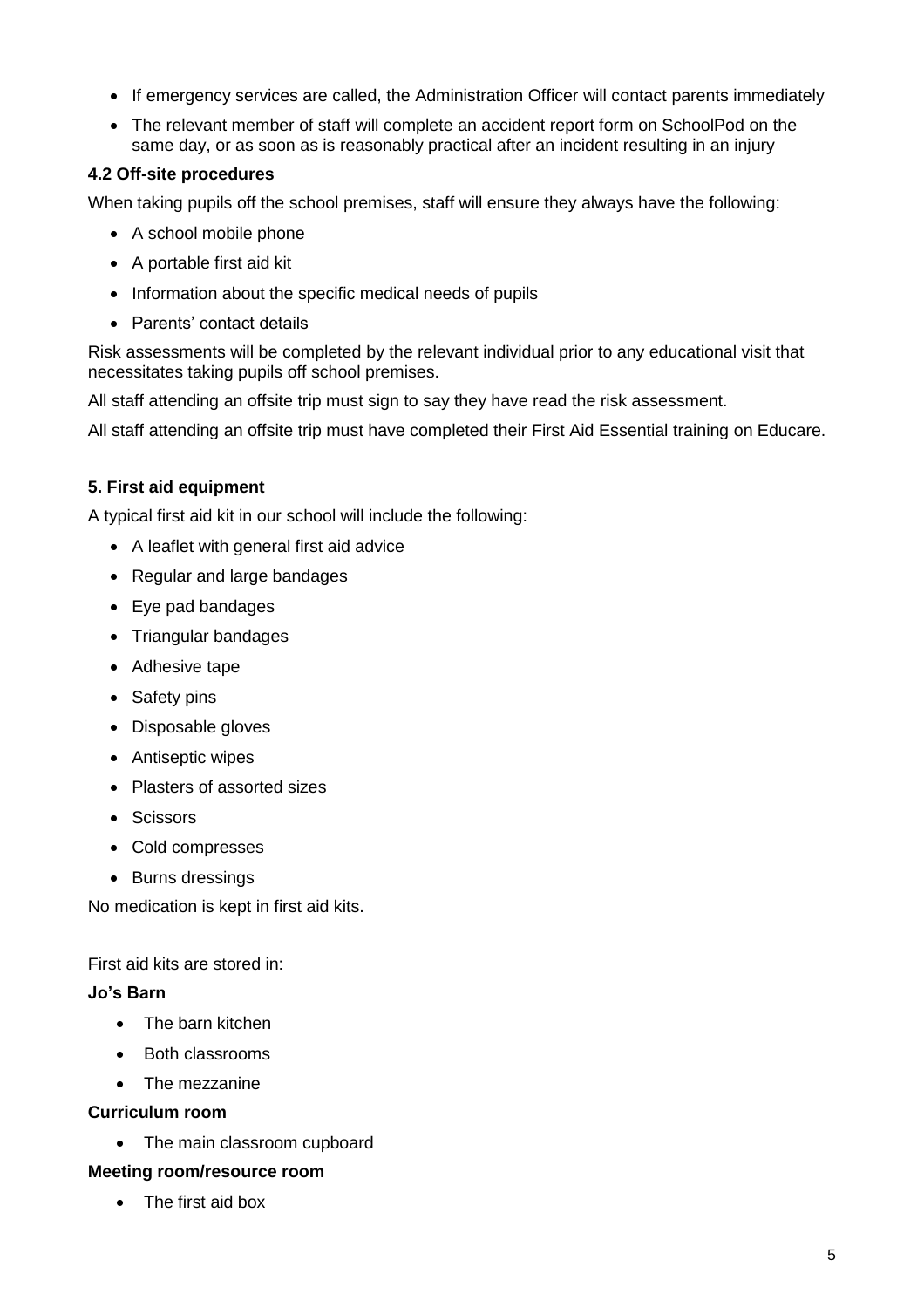# **South block**

- The kitchen
- All classrooms
- The offices (ground and first floor)
- Common room
- Conference room
- Staff room
- Cabin

# **First aid kits can also be found in:**

- All school vehicles
- The grab bags
- Gym
- Yurt
- Old meeting room

# **6. Record-keeping and reporting**

# **6.1 First aid and accident record book**

- An accident slip on SchoolPod will be completed by the first aider/relevant member of staff on the same day or as soon as possible after an incident resulting in an injury
- As much detail as possible should be supplied when reporting an accident, including all of the information included in the accident form at appendix 2
- A copy of the accident report form will also be added to the pupil's educational record by the relevant member of staff
- The leadership team monitor the accident reports and report details termly to the governing body
- Records held will be retained by the school for a minimum of 3 years, in accordance with regulation 25 of the Social Security (Claims and Payments) Regulations 1979, and then securely disposed of.

# **6.2 Reporting to the HSE**

The School Business Manager will keep a record of any accident which results in a reportable injury, disease, or dangerous occurrence as defined in the RIDDOR 2013 legislation (regulations 4, 5, 6 and 7).

The School Business Manager will report these to the Health and Safety Executive as soon as is reasonably practicable and in any event within 10 days of the incident.

Reportable injuries, diseases or dangerous occurrences include:

- Death
- Specified injuries, which are:
	- o Fractures, other than to fingers, thumbs and toes
	- o Amputations
	- o Any injury likely to lead to permanent loss of sight or reduction in sight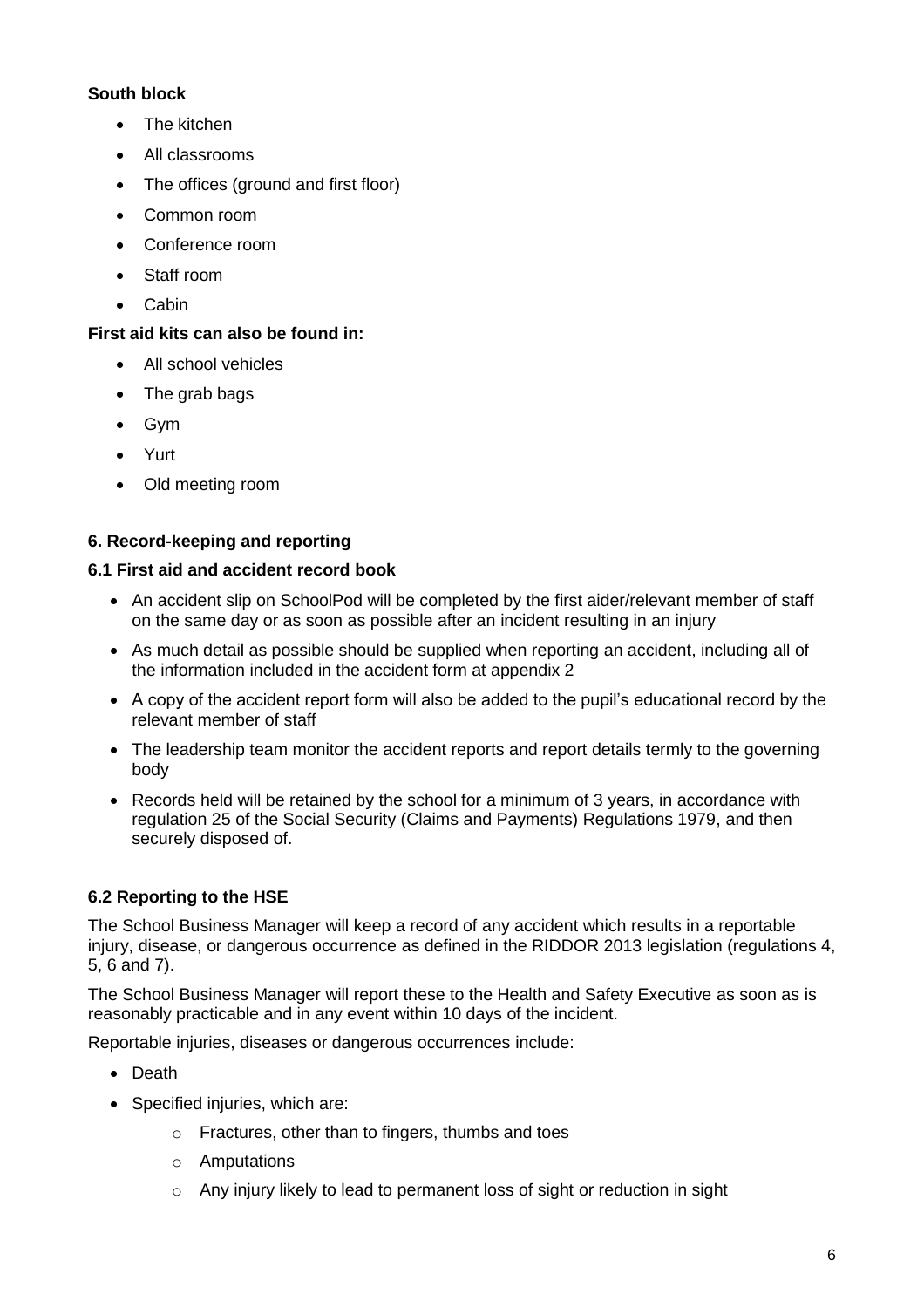- $\circ$  Any crush injury to the head or torso causing damage to the brain or internal organs
- o Serious burns (including scalding)
- o Any scalping requiring hospital treatment
- o Any loss of consciousness caused by head injury or asphyxia
- $\circ$  Any other injury arising from working in an enclosed space which leads to hypothermia or heat-induced illness, or requires resuscitation or admittance to hospital for more than 24 hours
- $\circ$  Transmissible diseases where these are likely to have been contracted at work (i.e. SARS)
- Injuries where an employee is away from work or unable to perform their normal work duties for more than 7 consecutive days (not including the day of the incident)
- Where an accident leads to someone being taken to hospital
- Near-miss events that do not result in an injury, but could have done. Examples of near-miss events relevant to schools include, but are not limited to:
	- o The collapse or failure of load-bearing parts of lifts and lifting equipment
	- o The accidental release of a biological agent likely to cause severe human illness
	- $\circ$  The accidental release or escape of any substance that may cause a serious injury or damage to health
	- o An electrical short circuit or overload causing a fire or explosion

Information on how to make a RIDDOR report is available here:

[How to make a RIDDOR report, HSE](http://www.hse.gov.uk/riddor/report.htm) http://www.hse.gov.uk/riddor/report.htm

# **7. Training**

All school staff will undergo basic first aid training as part of their Educare training. As part of our schools wider first aid training all employees will attend live sessions delivered by a qualified and TQUK (HSE and Ofsted recognised) trainer within the school year.

This will include:

- CPR
- Recovery positions
- Choking
- Bleeding
- Burns
- Broken bones

All first aiders must have completed a training course, and must hold a valid certificate of competence to show this. The school will keep a register of all trained first aiders, what training they have received and when this is valid until (see appendix 2).

Staff are encouraged to renew their first aid training when it is no longer valid.

# **8. Monitoring arrangements**

This policy will be reviewed by the School Business Manager and the Health & Safety Governor annually.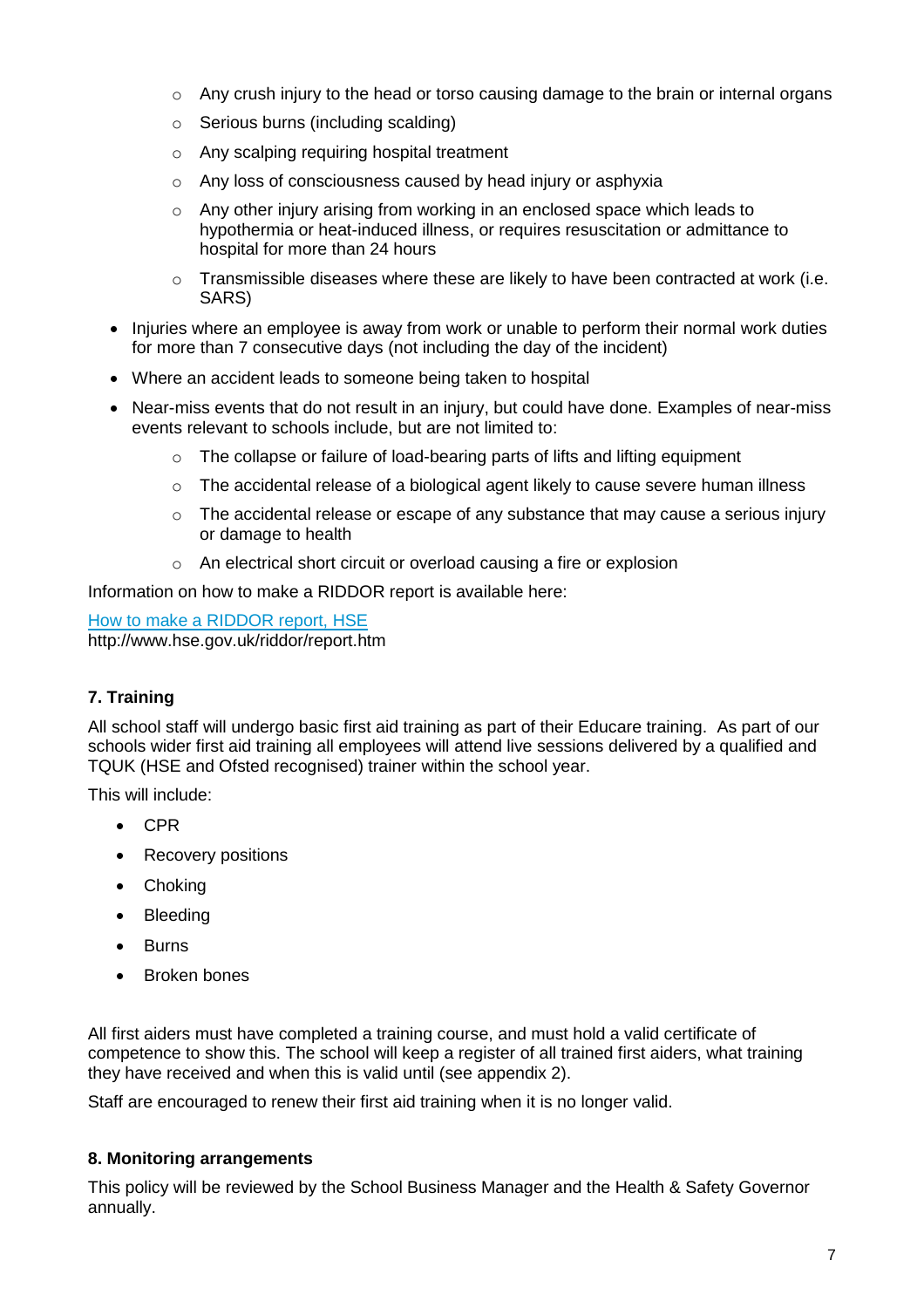At every review, the policy will be approved by the Headteacher and Governing body Links with other policies

This first aid policy is linked to the

- Health and safety policy
- Risk assessment policy
- Policy on supporting pupils with medical conditions

| <b>Statutory requirement?</b> | <b>Yes</b>        |
|-------------------------------|-------------------|
| <b>Approved</b>               | <b>March 2022</b> |
| <b>Responsible Officer</b>    | <b>CE</b>         |
| <b>Responsible Governor/s</b> | JM                |
| Date of previous version      | <b>March 2021</b> |
| <b>Frequency of Review</b>    | Yearly            |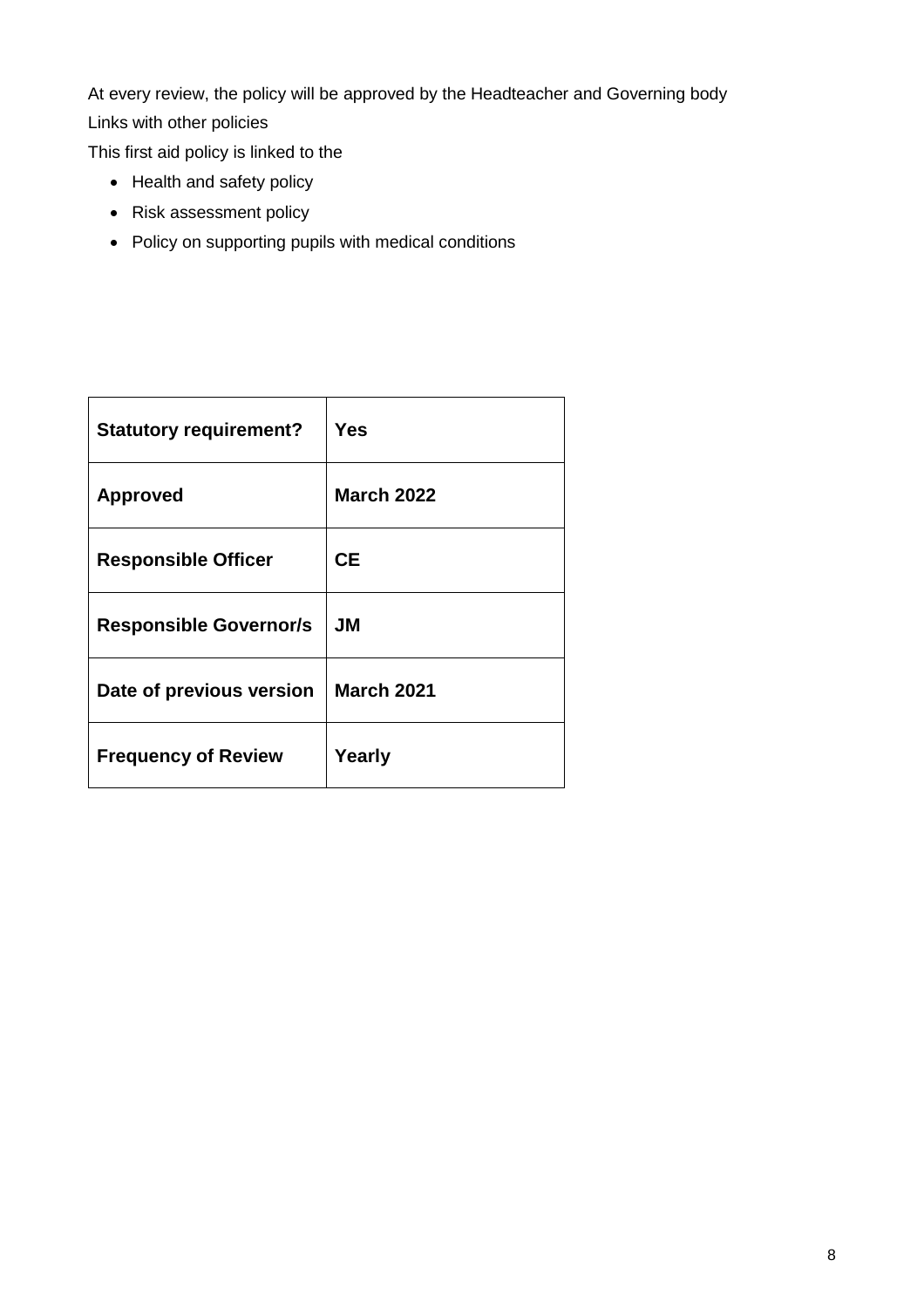# **Appendix 1: list of appointed person(s) for first aid and first aid paediatrics**

| Staff member's name   | Role                              | <b>Contact details</b>             |
|-----------------------|-----------------------------------|------------------------------------|
| Clare Eastwood        | <b>School Business</b><br>Manager | ceastwood@stepbystepschool.org.uk  |
| Jane Patterson        | <b>Administration Officer</b>     | jpatterson@stepbystepschool.org.uk |
| Amy Roswell           | Class Leader (Paediatric)         | arowswell@stepbystepschool.org.uk  |
| <b>Caroline Clark</b> | Class Leader (Paediatric)         | cclark@stepbystepschool.org.uk     |
| Sophie Hewett         | Class Leader (Paediatric)         | shewett@stepbystepschool.org.uk    |
|                       |                                   |                                    |
|                       |                                   |                                    |